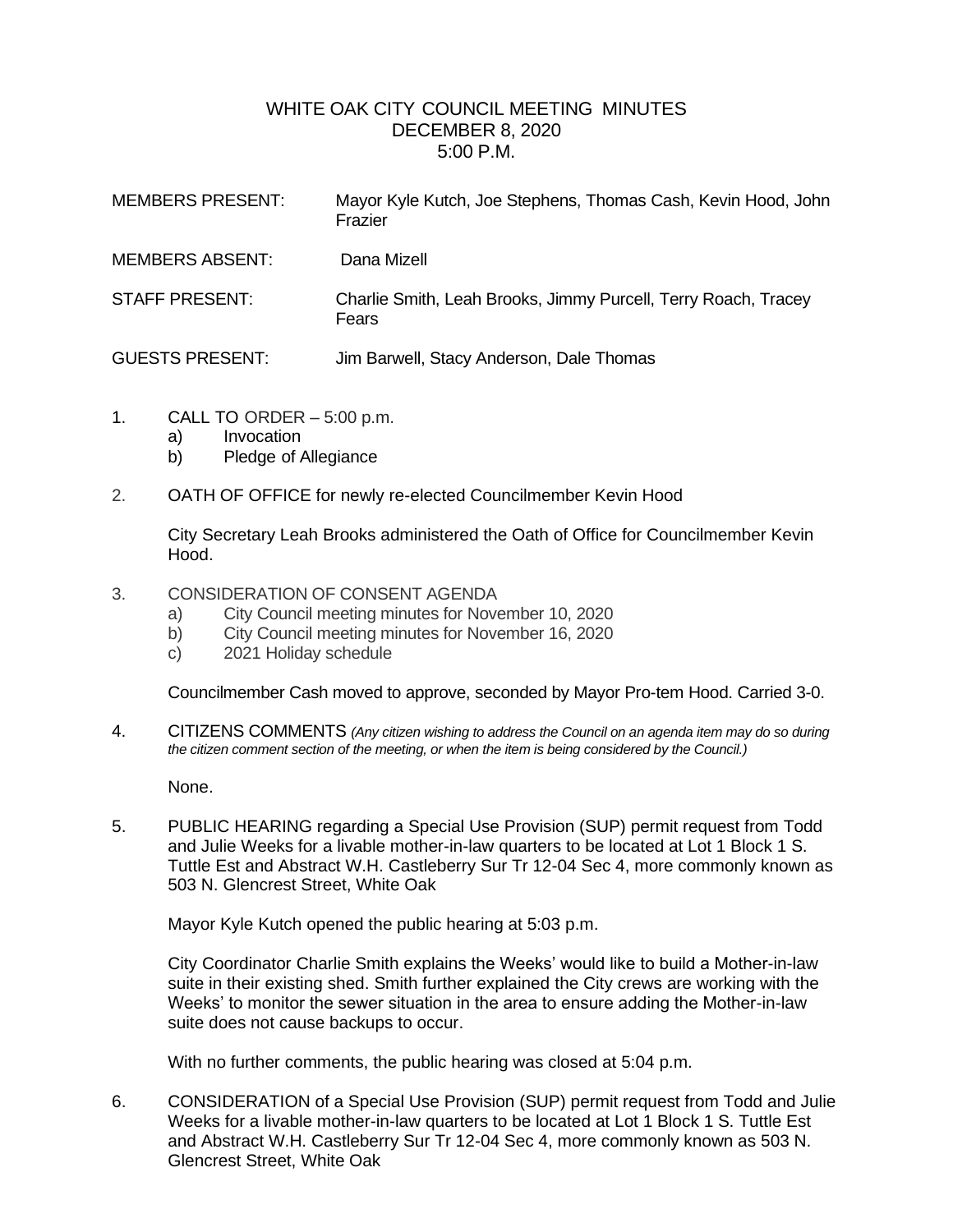Mayor Pro-tem Hood moved to approve, seconded by Councilmember Cash. Carried 3-  $\Omega$ .

7. CONSIDERATION of Ordinance 2020-14 amending Section 82-40(a) - Disconnection of Service - of the Code of Ordinances

Charlie Smith explained the current ordinance disconnects all water accounts with any amount of balance including individuals that may have just written an incorrect amount and are off by only a few dollars. Smith further explained that having a minimum cutoff amount of \$40.00 would allow for occasional citizen error.

Mayor Pro-tem Hood moved to approve, seconded by Councilmember Cash. Carried 3-  $0<sub>l</sub>$ 

8. CONSIDERATION of Ordinance 2020-16 amending Section 10-40 – Keeping of Hogs - of the Code of Ordinances

Charlie Smith explains this is the Ordinance resulting from the November council meeting to allow White Oak ISD to house hogs in their planned Agriculture Barn.

Councilmember Cash moved to approve, seconded by Mayor Pro-tem Hood. Carried 3-0

Councilmember Stephens arrived at 5:17 p.m.

9. EXECUTIVE SESSION pursuant to Government Code §551.074 regarding a) Provisions of the City Coordinator's contract b) Building Inspector position

The council recessed into executive session at 5:37 p.m.

10. RECONVENE into open session and take any action necessary regarding a) Provisions of the City Coordinator's contract b) Building Inspector position

The council reconvened into open session at 6:27 p.m. Councilmember Cash moves to move forward with the City Inspector position, seconded by Mayor Pro-tem Hood. Carried 4-0.

- 11. CITY COORDINATOR REPORT
	- a) Update on capital improvement projects SIB Loan funds for George Richey expansion projected to be received in January 2021 and talks regarding Hwy 42 expansion project may begin as early as the first of the year.
	- b) Administrative updates item was moved before agenda item 9 Charlie Smith presented findings from the Railroad Commission data showing 283 wells have been plugged in Region 6 where White Oak is located just since June. Dale Thomas presented notes to council for following presentation. Mr. Thomas stated the goal of his presentation was to convince the City to consider being proactive not reactive regarding ordinances. Mr. Thomas' concerns included abandoned oil wells on private property and the issues they cause including possible exposure of surface water